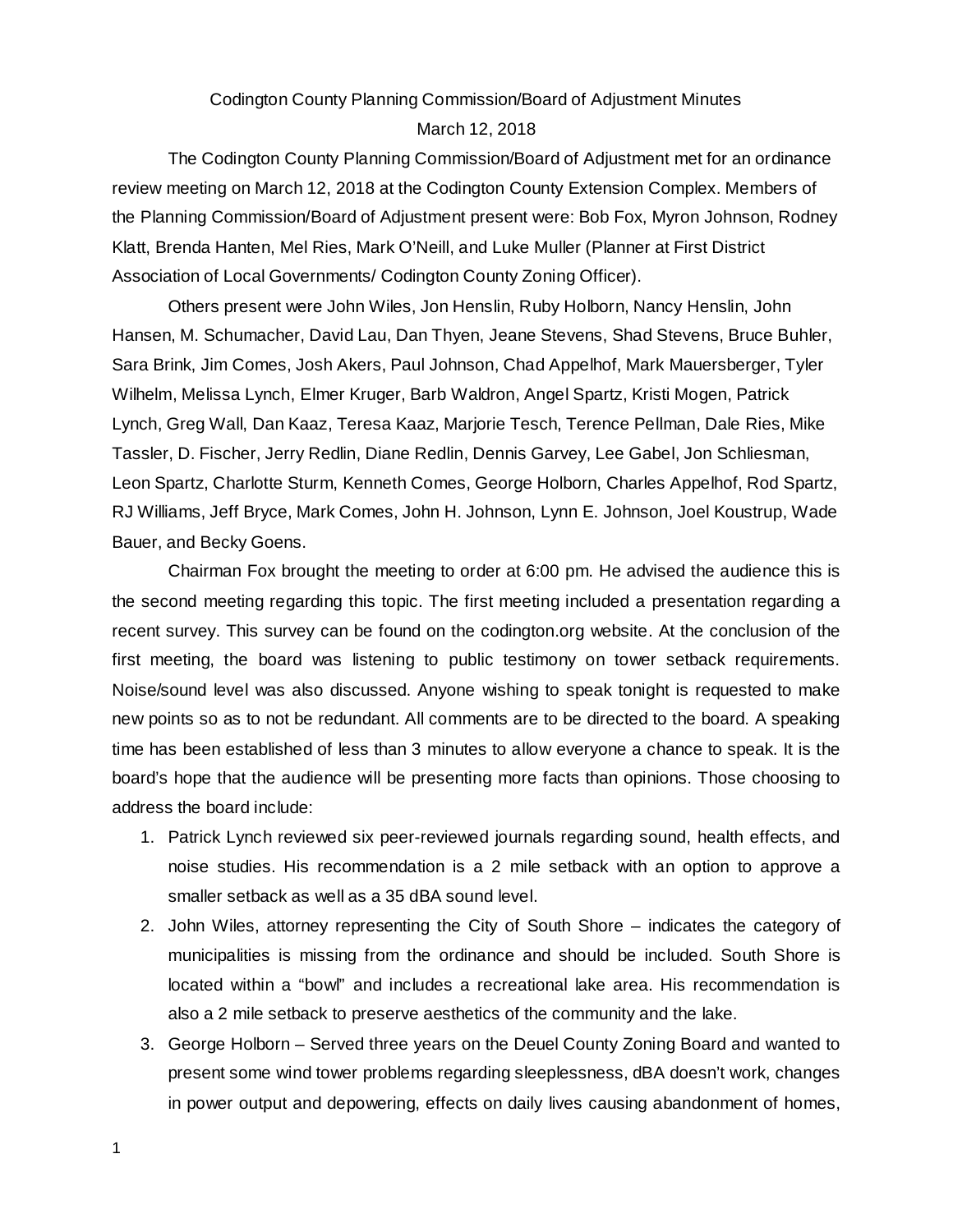and medical studies on wind turbine impact. Until the studies can be confirmed, decisions should not be made regarding wind tower construction. "People before profit."

- 4. Marjorie Tesch concerns about health hazards of children and the environment, and sleep disturbance. "Health cannot be bought."
- 5. Kristie Mogen concerns with property value, health, setbacks, ecology, soil moisture, effects on vegetation and loss of land productivity, noise, tower vibration and possible effects on the aquifer and water quality, potential of high humidity effects on noise. She would like to see a 2-mile setback with a waiver option.
- 6. Ruby Holborn Setbacks should be measured in miles and not feet. She encourages the board to do their own research. She would also like to see a 2-mile setback with a waiver option.
- 7. Greg Wall this is an agriculture county and does not want to see any wind towers in the county. Transmission lines should be at least 1-1/2 times the height from public roads or adjacent landowner. Would like to see written repercussions to protect the county. He signed up for a wind tower in the mid-90's and shortly after, withdrew indicating he does not want them on his property. Will this affect bald eagle nesting or migrating birds? As a member of a volunteer fire department, do the tower erectors have safety protocols and professionals on hand during construction?
- 8. Jon Henslin concerns regarding property values and would like to see property value guarantees.
- 9. Charlotte Sturm Would not have constructed a new home on her 80 acre property had she known a wind tower project was forthcoming. She does not want to see wind towers obstructing her country view. Concerned also about noise as it is quiet in the country.
- 10. Daniel Kaaz recited some accident reports in which he researched regarding tower collapse and ice throw damage. Concerns with setbacks and health effects.
- 11. Diane Redlin does not want wind towers in the county. Who will take responsibility if there are adverse health effects and decreased property value?
- 12. Melissa Lynch requested the board to do their own research rather than lean on a NextEra-hired professional to relay information. Would like to see the board err on the side of caution until proper, adequate research can be completed before any decisions are made. If allowed, she would like to see a minimum 2-mile setback.
- 13. Nancy Henslin Consider a 2-mile setback with a waiver option.
- 14. Greg Wall Would like to see a bond requirement included in the ordinance. What will happen down the road if the wind energy organization can no longer finance the operation or fulfill landowner obligations? (Decommissioning)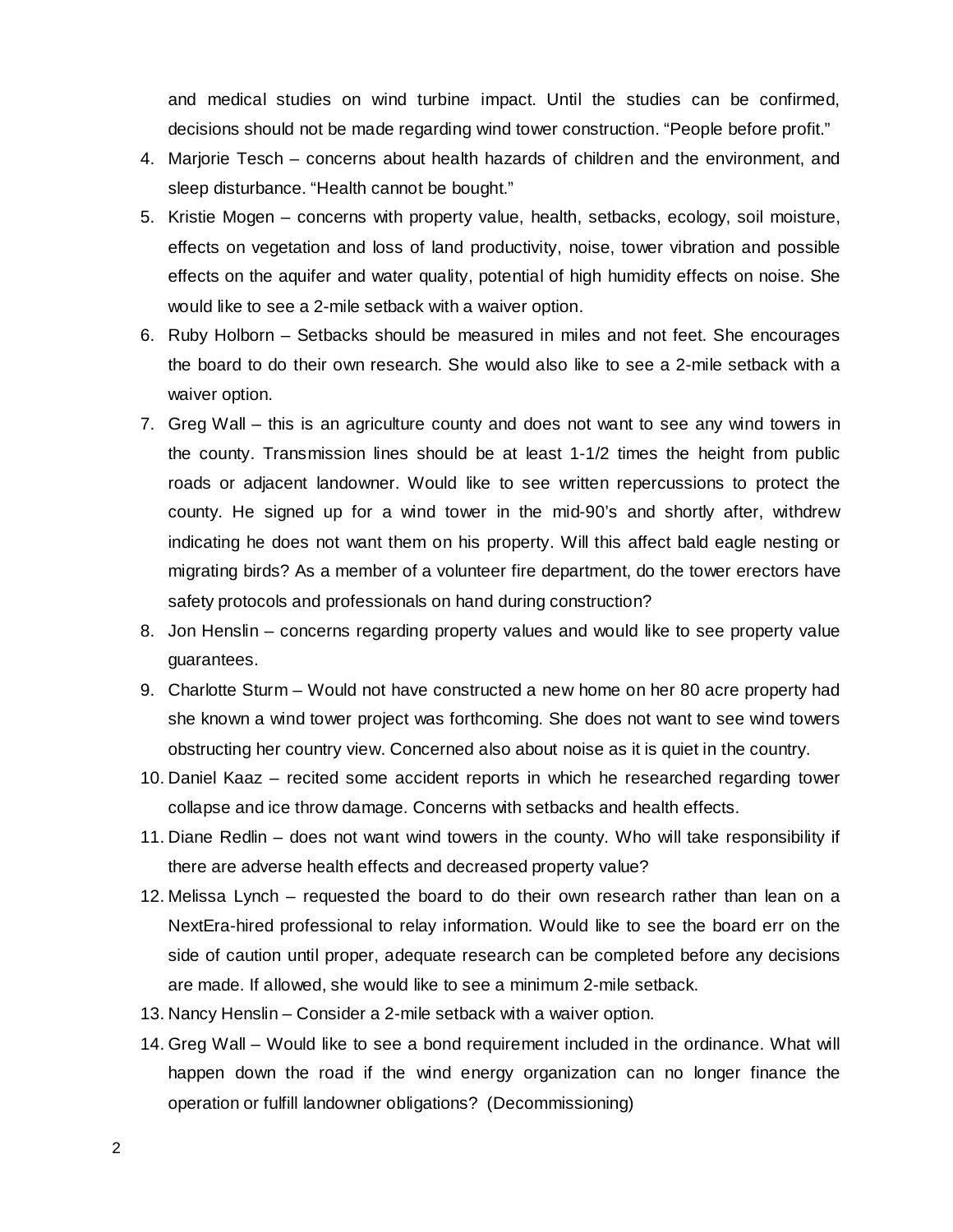No one else chose to speak regarding setbacks or noise. Fox advised the audience that Codington County Planning Board does enforce the rules. If the wind towers are proven to be emitting sound levels over the agreed-upon, signed levels, the tower will not be run. Any wind company that does not meet the agreed-to requirement will be held accountable. Sound is measured at the property line, not the closest structure.

Muller reviewed electromagnetic interference and suggested changes. No one spoke on this issue.

Lighting was also addressed and suggested changes. Four persons spoke on this topic. Names were not provided.

Turbine spacing was discussed with very little suggested changes. No one spoke on this topic.

Footprint minimization also included one minor suggested change.

Collector Lines and Feeder Lines were discussed together. The Highway Superintendent assisted with suggested changes and language. One audience member felt these lines should only be located on private property and not public property. Patrick Lynch and Elmer Kruger spoke on this topic.

Decommissioning/Restoration/Abandonment and the subcategories were discussed. Shad Stevens spoke on this topic. John Wiles also spoke regarding bond requirement.

Height from Ground Surface had not suggested changes. No one chose to speak on this topic.

Tower color, finish and design. No one chose to speak on this topic.

Noise was the next discussion but has already received much input from the audience. Only a slight change in wording was suggested. One man spoke but a name was not given. He had concerns about sleep interference. He would like to see a private party establish what the ambient noise level is currently. He would like to see a maximum of 10 dBA above the current ambient noise level be established. Marjorie Tesch spoke on the responsibility of the board and to rely on experts.

Flicker Analysis suggested changes was discussed. A member of the audience did not want to see 30 hours/year of flicker for a non-participant and feels the tower should be turned off during that time frame. Teresa Kaaz, Patrick Lynch, Ruby Holborn, and Charlotte Sturm spoke. Ruby Holborn does not feel shadow flicker should exist on non-participant property.

Next section addressed Permit Expiration. Jon Henslin spoke. Elmer Kruger would like to see terminology that allows the participant landowner release of the easement if construction does not commence within a certain time frame. Per Muller, the Board can only enforce the county's ordinance and cannot enforce agreements between landowners and developers as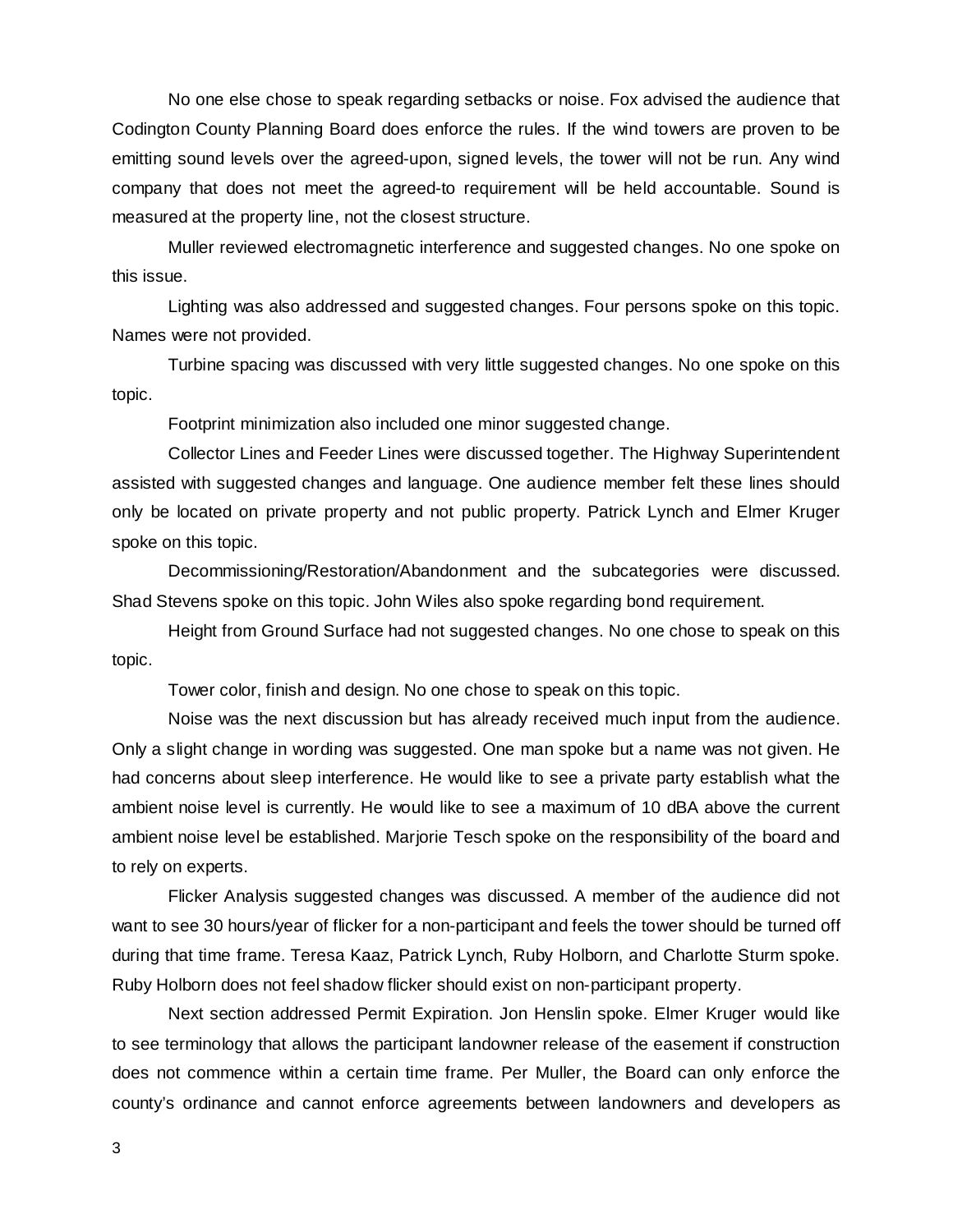that would be a civil matter. Miles Schumacher, attorney from Sioux Falls, states there is a statute regarding voiding of easements and leases if no development within a specified number of years occurs. Development in this case is defined as pouring a foundation.

Next topic was Information Required to Obtain a Permit. Patrick Lynch confirmed that maps of any wind tower locations be submitted to the Zoning Office with the building permit application.

Muller reviewed Definitions to be added (Article II). Public hearing closed.

Chairman Fox recommended a two minute break before proceeding.

It was discussed to consider setbacks from towns as that currently is not addressed in the ordinance. Towns would be described as South Shore, Henry, Kranzburg, Florence, Wallace, and Watertown. Board Member Johnson would like to see a one (1) mile setback from city limits of towns/municipalities. Other board members are in agreement and would also like to include Town Districts (i.e. Waverly, Grover, Kampeska) to be measured from the closest contiguous residence, business, school, or church.

Current ordinance indicates 1,000' setback from non-participating occupied residence, business, church or school. Board members agreed on a new setback of 1,500' with an additional 2.5' for each additional vertical foot more than 500' in height. For clarification, the setback would be measured from the residential structure.

Current ordinance states 50 dBA sound requirement to be measured from the property line of a non-participating residence. Following discussion, no change was suggested.

Regarding lighting, Chairman Fox indicated our ordinance should include the latest technology approved by FAA. This will be included in new ordinance draft.

Regarding Collector Lines, they are buried at a depth of 4 feet per the wind energy professionals. These lines will be marked should a landowner wish to tile his property. Any easement will not restrict tiling. Collector lines are also located based upon negotiations with the landowner.

Regarding decommissioning a Letter of Credit or other form of financial assurance needs to be provided after the fifth (5<sup>th</sup>) year of completion of project. Board member Johnson wants to be certain the landowner or the county does not end up with the financial burden or legal responsibility of decommissioning. Start to finish estimated time frame for a wind farm project is 8 to 12 months.

Flicker Analysis was discussed among board members. Receptors are occupied residences, schools, churches, or businesses within a one mile radius of each turbine. Flicker Analysis is based on the receptor being a glass house. It does not filter in trees, blinds, walls with no windows, etc. There are no additional changes other than what was provided in the

4